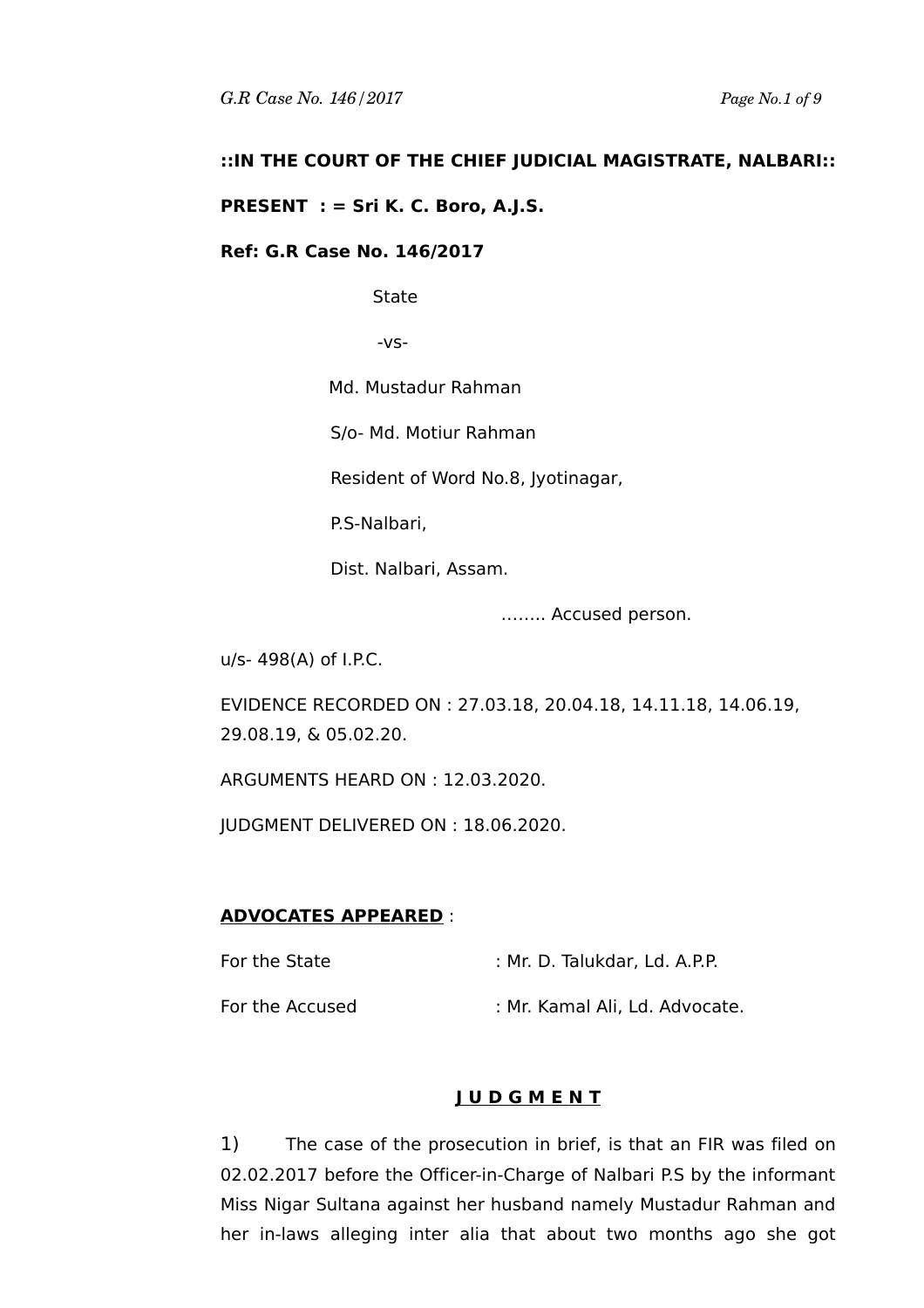married with the accused Mustadur Rahman as per Muslim 'sariyat'. But after marriage the accused persons tortured her physically and mentally by demanding dowry. That on 02.02.2017 at about 1:30 pm, the accused tortured her physically and confined her in the house and thereafter she informed the matter to her father over telephone and her father went to the police station and with the help of police personnel her father rescued her from her matrimonial house. Thereafter, she along with police personnel went to her matrimonial house to bring her important documents but she noticed that the accused had broke down the locker of her 'godrej' and took some of her important documents along with her golden ornaments. Hence, the case.

2) On receiving the case, the O/c Nalbari P.S registered the case as Nalbari P.S. Case No. 61/17 u/s- 498(A)/342/379/34 IPC and started investigation. On completion of investigation the I.O laid charge-sheet against the accused person namely Mustadur Rahman u/s- 498(A) IPC vide C.S No. 55/17 dated 28.02.2017.

3) In pursuance of the process issued, the accused person appeared before the court and on his appearance, the copies of the case as per the mandate of law u/s-207 Cr.P.C was furnished to him. Thereupon prima facie case was found against the accused person u/s-498(A) I.P.C and accordingly charge for offence u/s-498(A) I.P.C was framed, read over and explained to the accused person and he was asked whether he would plead guilty to which he pleaded not guilty and claimed to be tried.

# 4) **POINT FOR DETERMINATION**

I. Whether the accused Mustadur Rahman being the husband of informant Miss Nigar Sultana on or before 02.02.2017 at Ward No.8, Jyotinagar under Nalbari P.S, subjected the informant / victim Miss Nigar Sultana to cruelty which was of such a nature as to cause grave injury to her life or limb and coerced her to meet unlawful demand and thereby committed an offence punishable u/s 498(A) I.P.C.?

# 5) **DECISION AND REASONS THEREOF:-**

During the trial, the prosecution side examined five (5)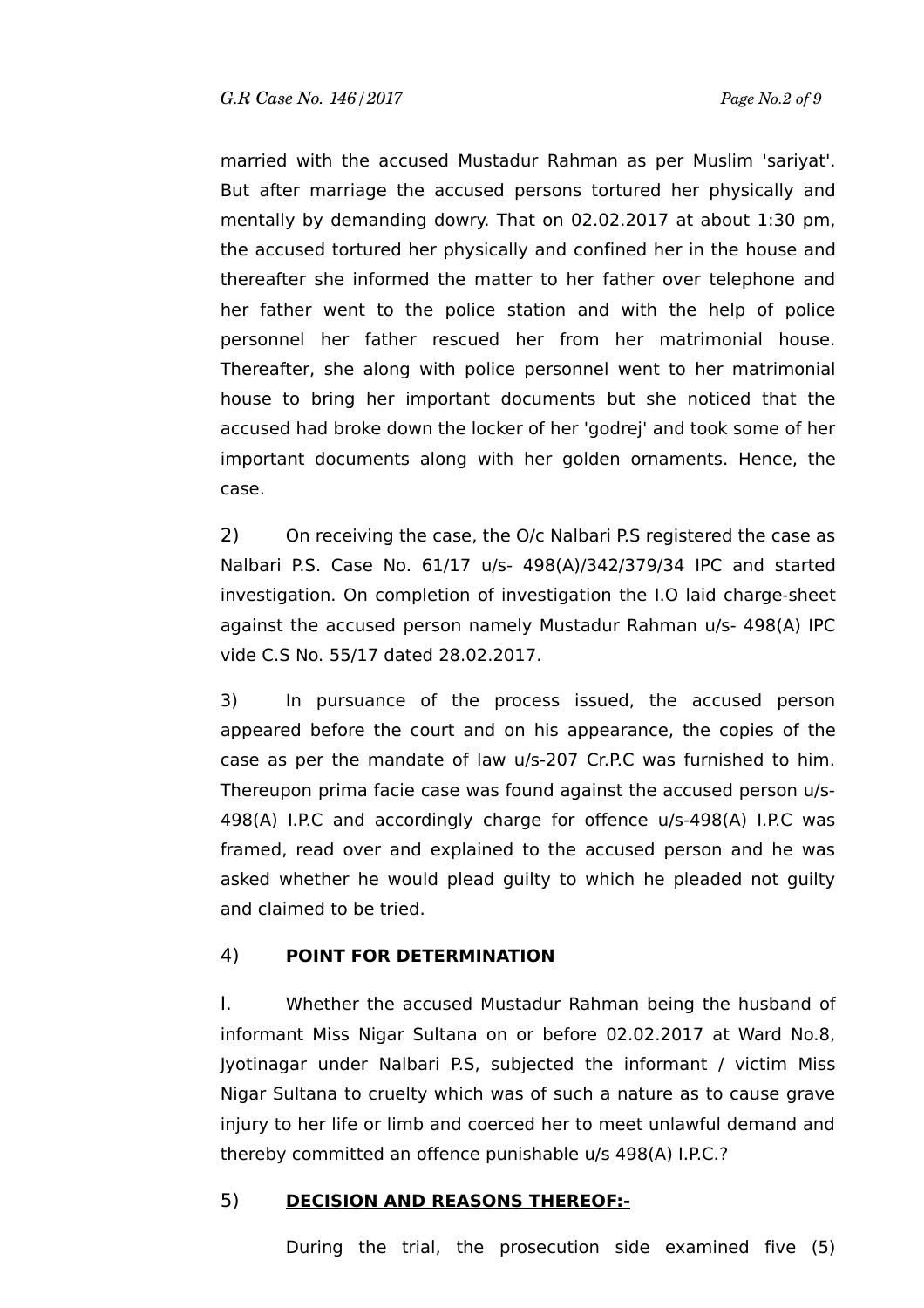witnesses and one court witness namely CW1. The statement is defence of the accused u/s 313 of Cr.P.C was recorded wherein he took the plea of innocence and false implication. The defence side declined to adduce any evidence. I have heard the arguments advanced by learned counsels of both the sides and also perused the evidence available on record, my findings with reasons are as follows:

6) PW1 Eliza Begum stated in her evidence that she knows the informant as well as the accused person. Both of them are husband and wife. She further deposed that her house is situated near the house of the accused person. She further deposed that about one year ago at about 1 to 2 p.m, she heard hue and cry in the house of the accused person and she came out of the house and heard that an altercation took place between the family members of both informant and the accused person.

7) During cross-examination PW1 deposed that she had no knowledge prior to the incident.

8) PW2 Monoj Basfor deposed that he knows the informant. He also knows the accused person. His house is situated in front of the house of the accused person. On the day of occurrence he was inside his house and upon hearing hue and cry, he came out of the house and saw the family members of the informant verbally stating that they would not allow their daughter to die as there was drain, sweeper colony and post mortem office situated near the house of the accused person.

9) During cross-examination PW 2 deposed that he has not seen any quarrel between the informant and the accused person prior to the incident. The family members of the informant asked him to keep their daughter at a rented house either at Rangia or Guwahati.

10) PW3 Dr. Padmeswar Kalita deposed that on 02.02.2017 he was working as Sr. M&H.O, at SMK Civil Hospital, Nalbari and at about 4:19 p.m, he had examined the informant Nigar Sultana aged about 30 years, C/O Mr. R. Ahmed of Santipur Hili Side, under Bharalumukh, escorted by U.B.C., 492 Mr. Kanu Sarma in connection with Nalbari P.S. Case No. 61/17 vide OPD No. 2116/17. On examination he found :- (I)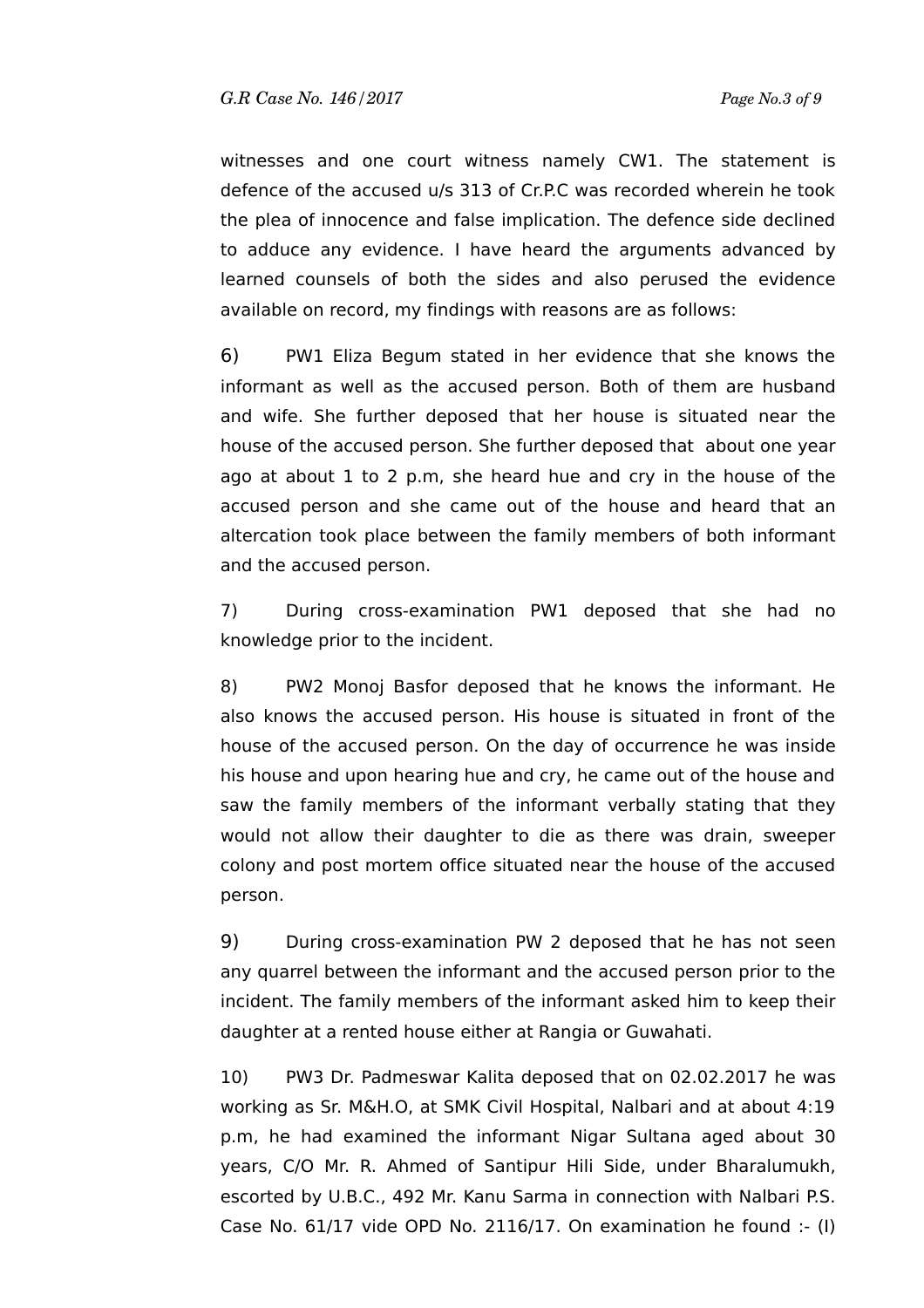Multiple superficial scratch mark over the right and left forearm anteriorally and laterally, (ii) tenderness over the anterior chest wall, (ii) headache. Investigation was not adviced. Nature of injury simple. Age of injury fresh. Injury caused by blunt weapon. In his opinion the injury is simple and caused by blunt object. Exhibit 2 is the injury report and Exhibit 2(1) is his signature.

11) During cross-examination PW 3 deposed that the injury could be sustained due to fall over rough surface/ object.

12) PW4 Nigar Sultana who is the informant deposed in her evidence that she lodged the ejahar against her husband. She got married with the accused Mustadur Rahman in the year 2016 as per Muslim 'Sariyat'. After marriage the accused person demanded dowry articles from her parents. On 02.02.2017, the accused person confined her in a room and threatened to kill her if she informed her parents about the same. Her family members rescued her in an injured condition. On 03.02.2017, the accused person withdrew money from her ATM. In this regard she lodged ejahar against the accused person. Exhibit 3 is the FIR and Exhibit 3(1) is her signature.

13) PW 4 during her cross-examination denied the suggestion put forwarded by the defence counsel that the accused person lived at a rented house. She stated that she had submitted the mini statement of her ATM card and the ATM CD. Furthermore, Ld. Defence counsel put many suggestions to this witness, which she denied.

14. CW1 Hazarat Ali in his evidence deposed he knows the informant as well as the accused person. He further deposed that the occurrence took place about one and a half years ago. He deposed that the informant got married to the accused person but misunderstanding took place between both of them. He further deposed that the family members of the informant came to the house of the accused person and took away the 'stridhan' articles of the informant from their house.

15. During cross-examination CW1 deposed that though he is the neighbor of the accused person but he did not heard any quarrel between both the parties. He further deposed that when he discussed the matter with the family members of the informant, then their family members stated that if the accused person would keep the informant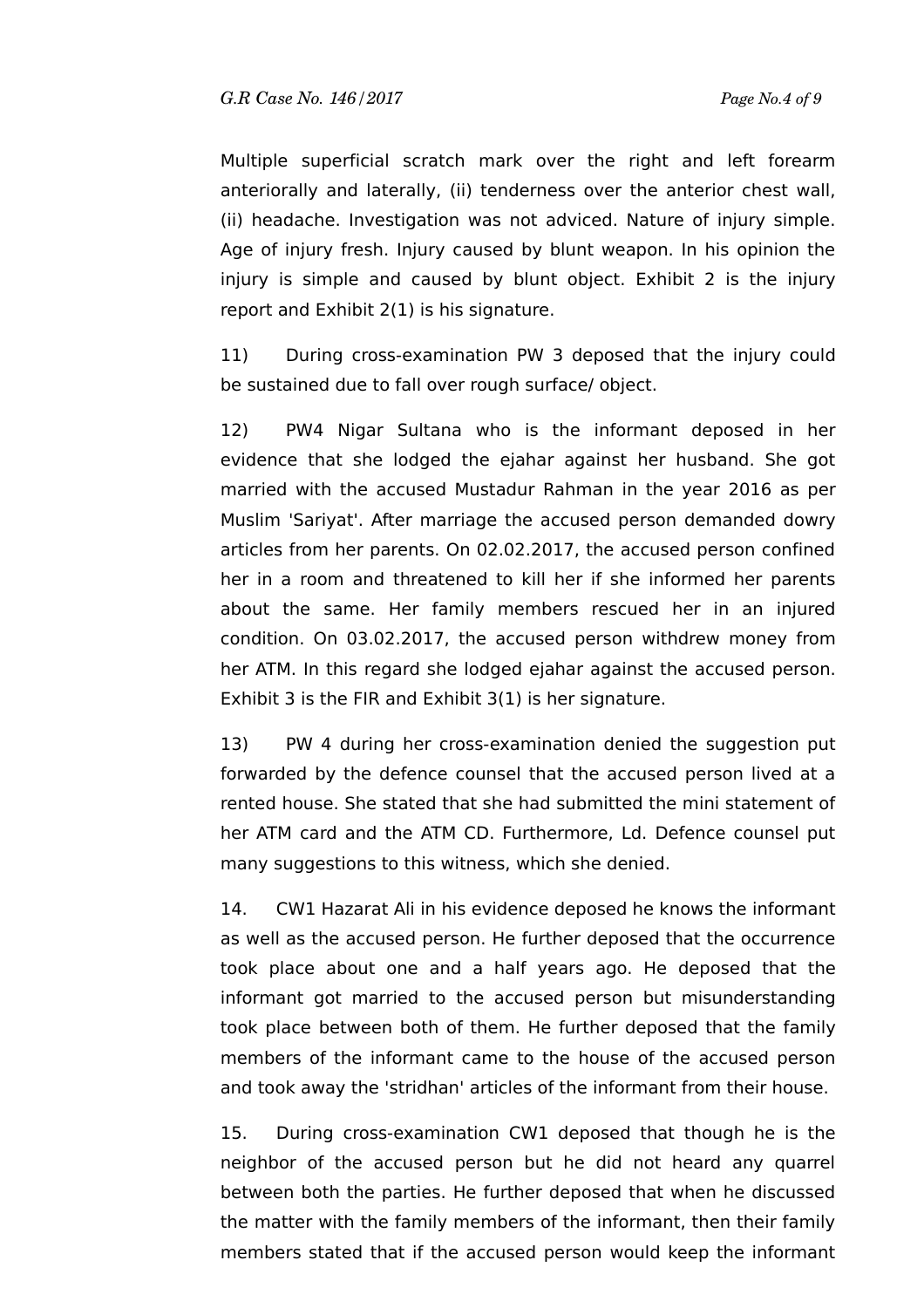outside Nalbari, only then marriage will be sustained.

16. PW5 Joopi Bordoloi (I.O) deposed that on 02.02.2017, she was working as DSP (Probationer) at Nalbari. On that day, on the basis of information given by one Rafiq Ahmed GDE No. 56 dated 02.02.2017 at 7:15 p.m., was entered in the General Diary of Nalbari P.S. Later on, Nigar Sultana filed an FIR and on the basis of the FIR Nalbari P.S. Case No. 61/2017 u/s 498(A)/342/379/34 IPC was registered and she took the task of investigation. She visited the place of occurrence and drew sketch map. She sent the victim to medical on police escort and collected the medical report of the victim from medical. She also recorded the statement of victim and recorded the statement of the witnesses at the place of occurrence. She further deposed that she seized some original certificate belonging to the informant in the presence of witnesses. The accused was given notice and accordingly he appeared before her. She recorded his statements and allowed him to go on bail. Upon completion of investigation he filed charge sheet against the accused Mustadur Rahman u/s 498(A) IPC. Exhibit 1 is the seizure list and Exhibit 1(2) is her signature. Exhibit 5 is the chargesheet and Exhibit 5(1) is her signature.

17. During cross-examination PW5 deposed that the informant Nigar Sultana did not stated before her regarding the dowry specifically and she also did not stated before her that the accused wrongfully confined her at his residence. She also deposed that the informant did not stated before her that the accused assaulted her due to which she sustained injury and the accused broke the 'godrej' and took away the golden ornaments and wearing apparels. She denied that she did not investigated the case properly.

18. These are the materials on record.

19. I have carefully perused the evidence on record.

20. Section 498(A) IPC read as follows : Husband or relative of husband of a woman subjecting her to cruelty. - Whoever, being the husband or the relative of the husband of a woman, subjects such woman to cruelty shall be punished with imprisonment for a term which may extend to three years and shall also be liable to fine.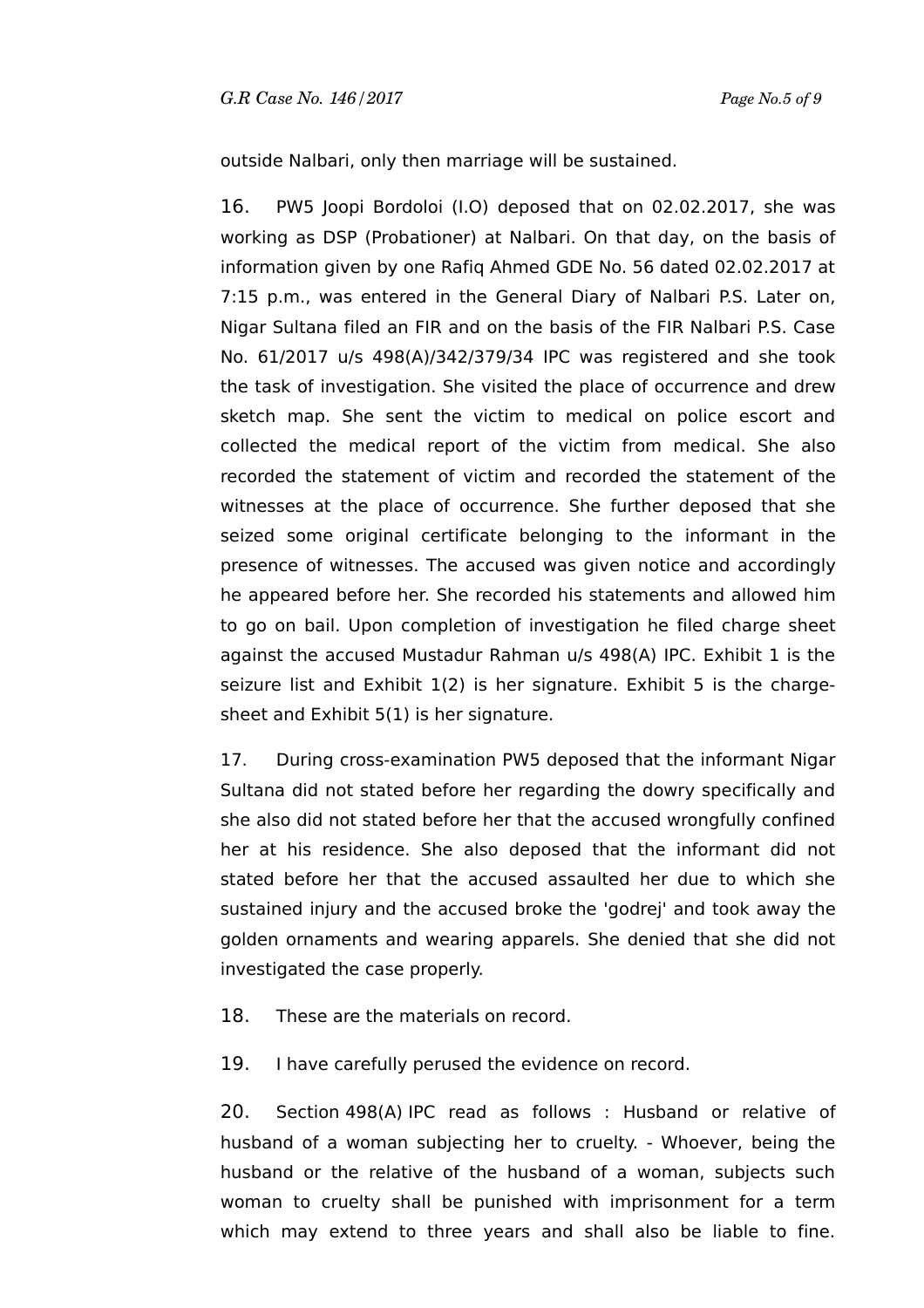Explanation - For the purposes of this section `cruelty' means-

(a) any willful conduct which is of such a nature as is likely to drive the woman to commit suicide or to cause grave injury or danger to life, limb or health (whether mental or physical) of the woman;

(b) harassment of the woman where such harassment is with a view to coercing her to any person related to her to meet any unlawful demand for any property or valuable security or is on account of failure by her or any person related to her to meet such demand.

21. The Hon'ble Supreme Court in **Smt. Raj Rani v. State (Delhi Administration) reported in AIR 2000 SC 3559** held that while considering the case of cruelty in the context to the provisions of section 498(A) IPC the Court must examine that allegations / accusations must be of a very grave nature and should be proved beyond reasonable doubt. Further, in another case **Girdhar Shankar Tawade vs. State of Maharashtra reported in AIR 2002 SC 2078**, the Hon'ble Supreme Court held that "cruelty" has to be understood having a specific statutory meaning provided in Section 498(A) IPC and there should be a case of continuous state of affairs of torture by one to another.

22. Taking note of the above judgments amongst others the Hon'ble Supreme Court in **Manju Ram Kalita v. State of Assam reported in 2009 (9)SCR 902** observed that "cruelty" for the purpose of sec. 498(A) IPC is to be established in the context of sec. 498(A) IPC as it may be different from other statutory provisions. It is to be determined / inferred by considering the conduct of the man, weighing the gravity or seriousness of his acts and to find out as to whether it is likely to drive the woman to commit suicide etc. It is to be established that the woman has been subjected to continuously / persistently or at least in close proximity of time of lodging the complaint. Petty quarrels cannot be termed as 'cruelty' to attract the provisions of Sec 498 (A) IPC.

23. To attract Sec 498(A) IPC the prosecution has to establish the wilful conduct on the part of the accused and that conduct is of such a nature as is likely to drive the wife to commit suicide. In any event the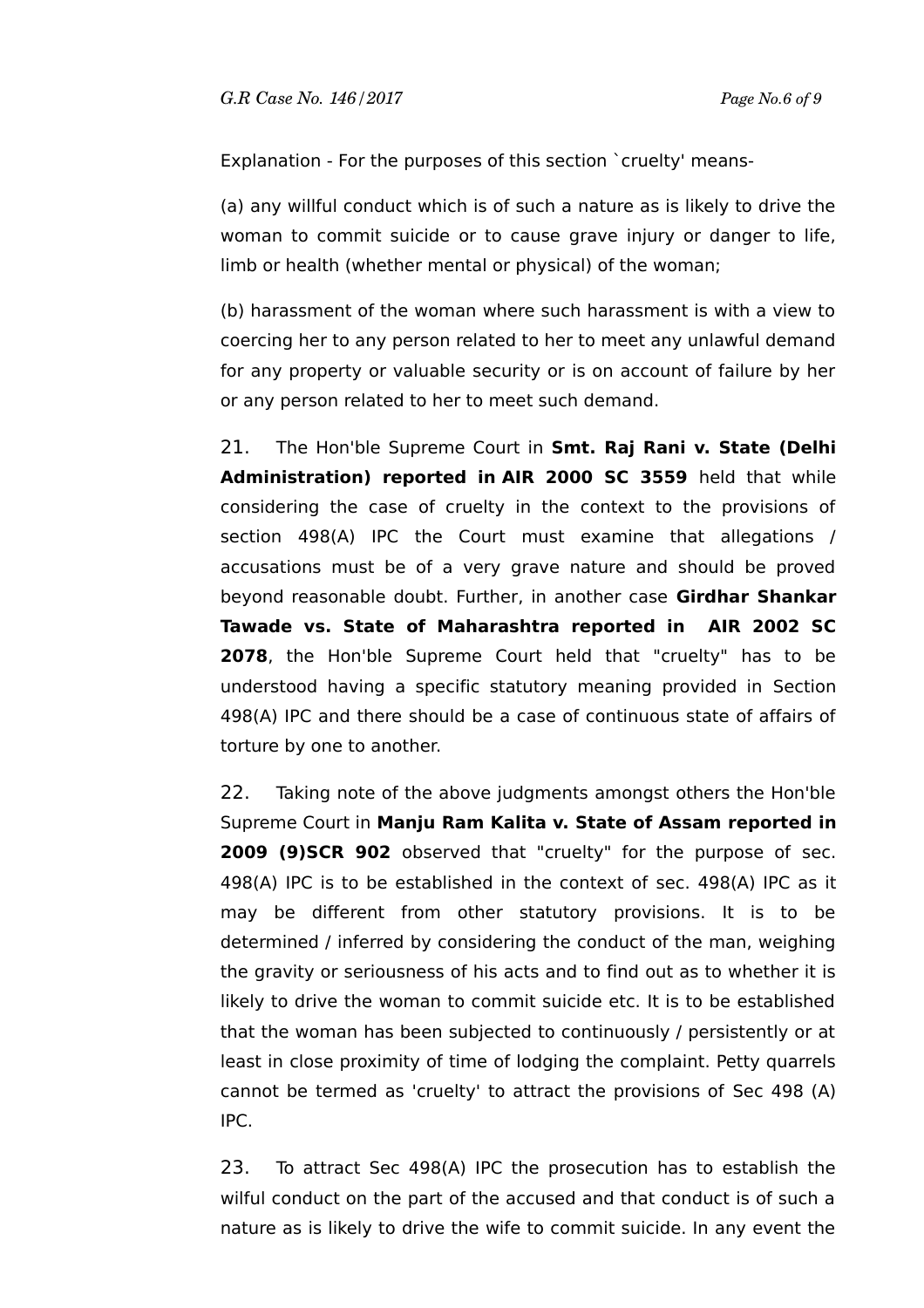willful act or conduct ought to be the proximate cause in order to bring home the charge under Section 498(A) and not *de-hors* the same. To have an event sometime back cannot be termed to be a factum taken note of in the matter of a charge under Section 498(A) IPC. Mere demand of dowry or money raised by the accused is not an offence under 498(A) of the IPC, but the prosecution is further obliged to prove that the accused used to torture and harass the victim, which constitute cruelty for satisfying the demand of dowry / money. Unless the above ingredients are fully satisfied, the offences charged could not be said to have been made out. The legislative intent is clear enough to indicate in particular reference to explanation (b) that there shall have to be a series of acts in order to be a harassment within the meaning of explanation (b).

24. Now, let us see whether the prosecution has been able to bring home the guilt of the accused person beyond all reasonable doubt. Let us appreciate the evidence on record. PW1 Eliza Begum and PW2 Monoj Basfor does not have any knowledge about the incident, They only heard that an altercation took place between the family members of the informant and the family members of the accused person on the day of occurrence. PW 3 Dr. Padmeswar Kalita (M.O) had examined the informant and found Multiple superficial scratch mark over the right and left forearm anteriorally and laterally, (ii) tenderness over the anterior chest wall and (iii) headache. In his opinion injury was simple and caused by blunt object. PW 3 in his cross-examination deposed that the injury could be sustained due to fall over rough surface/ object. PW4 Nigar Sultana who is the informant stated in her evidence that after the marriage the accused person demanded dowry articles from her parents and on 02.02.2017 the accused person confined her in a room and threatened to kill her if she informed her parents and that her family members had rescued her in an injured condition. Moreover, the prosecution has failed to examine the parents of the victim. In the instant case, the prosecution examined three numbers of independent witness, but none of them supported the prosecution case.

25. On appreciation of the testimony of witnesses and the materials available on record, I find that the prosecution has failed to establish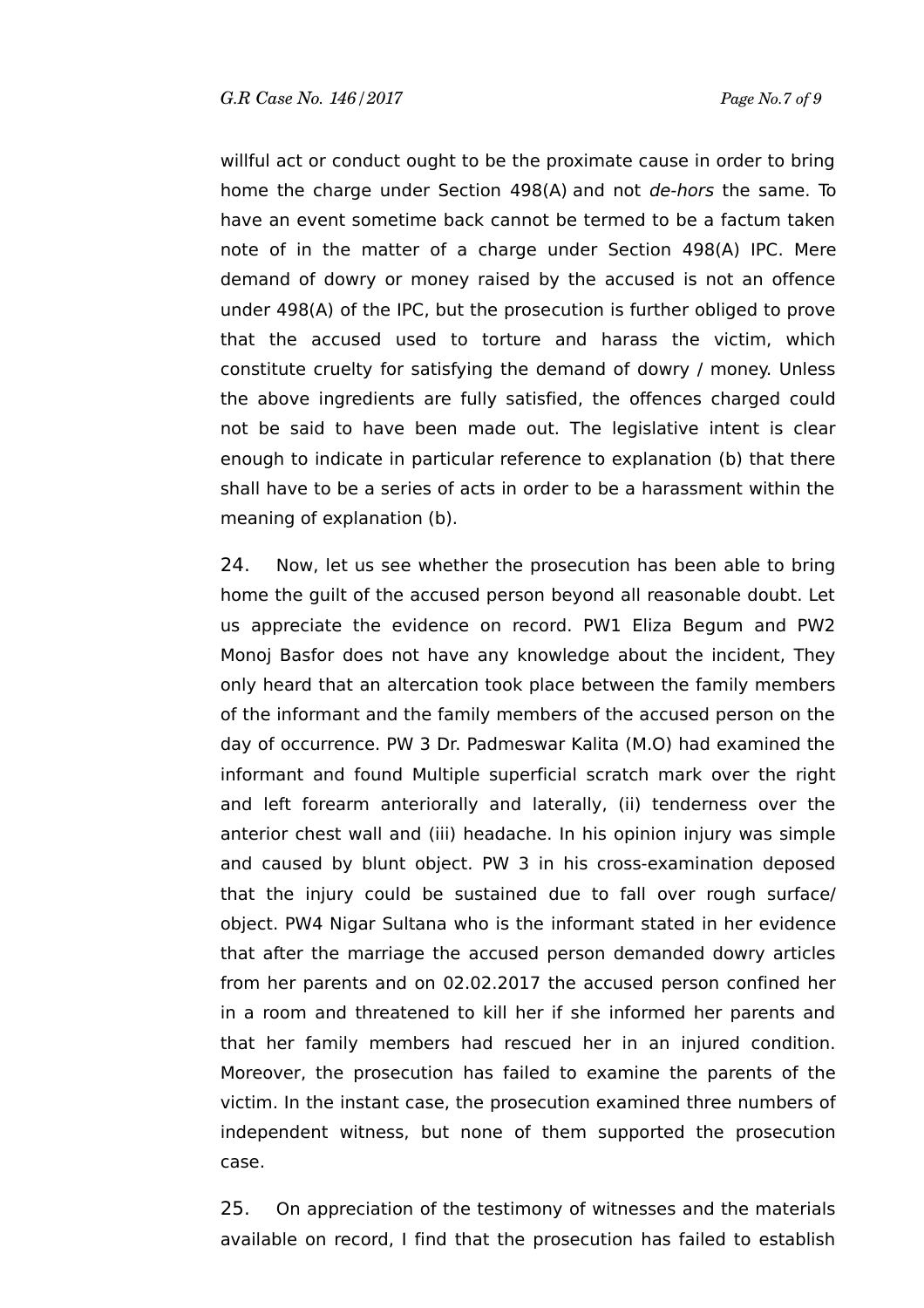the essential ingredients so required to constitute the charged offence beyond reasonable doubt by leading clear, cogent & convincing evidence.

26. The accused Mustadur Rahman is found not guilty u/s 498(A) IPC and hence, acquitted and set at liberty forthwith. Bail bond shall remain in force for a further period of six months.

27. Given under my hand and seal of this court on this 18th day of June, 2020.

 **(Sri. K. C. Boro)**

 **Chief Judicial Magistrate Nalbari.**